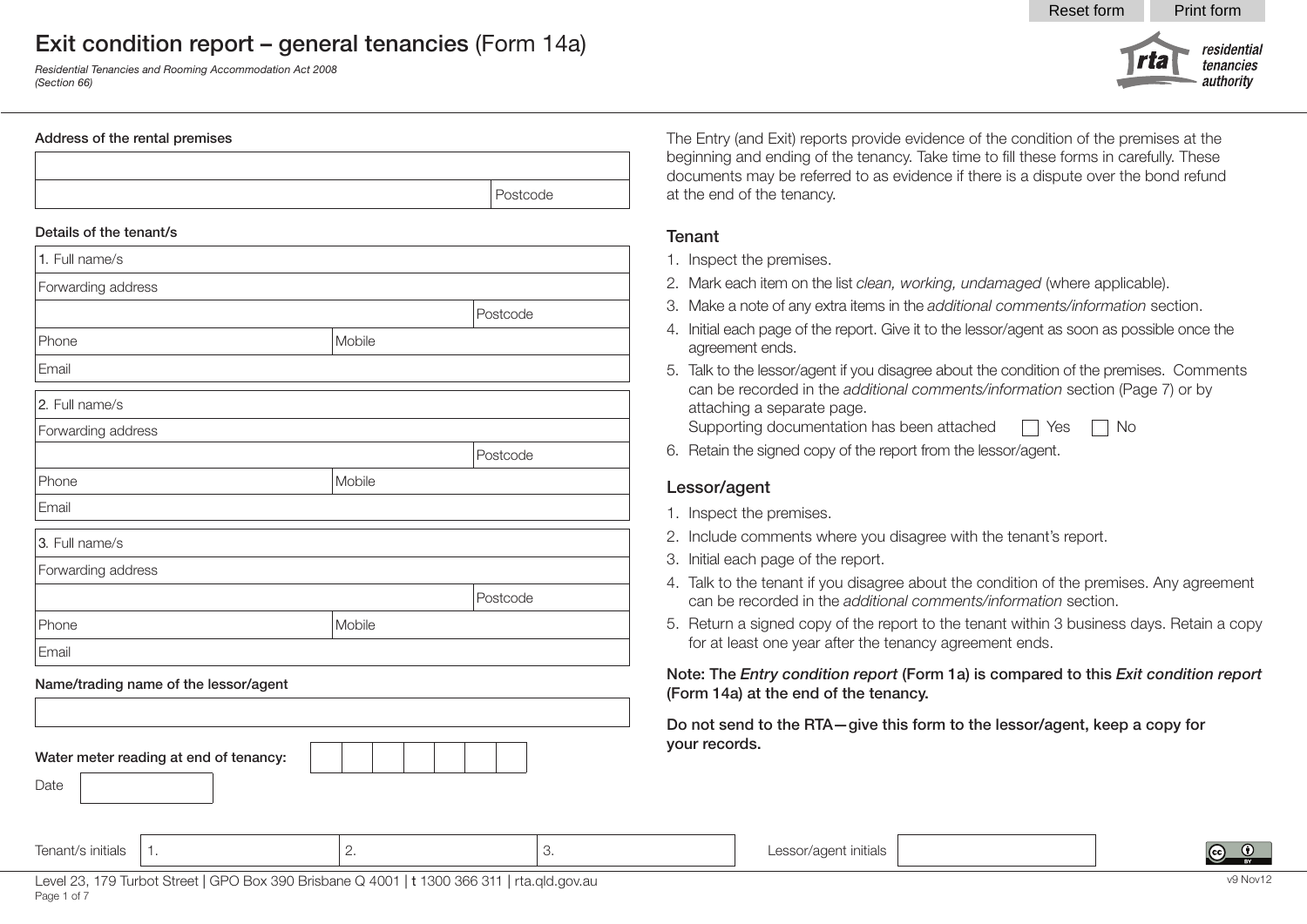

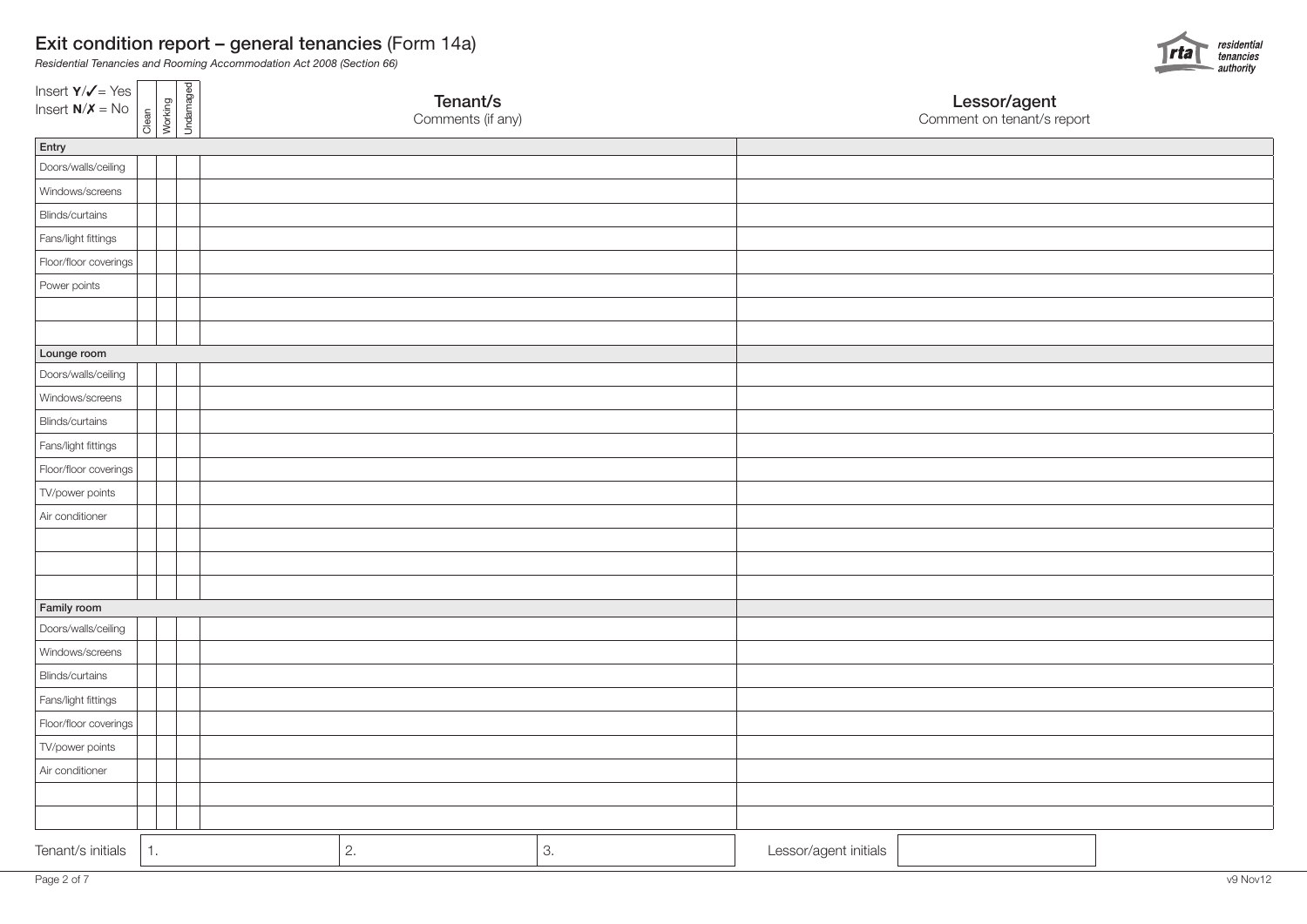

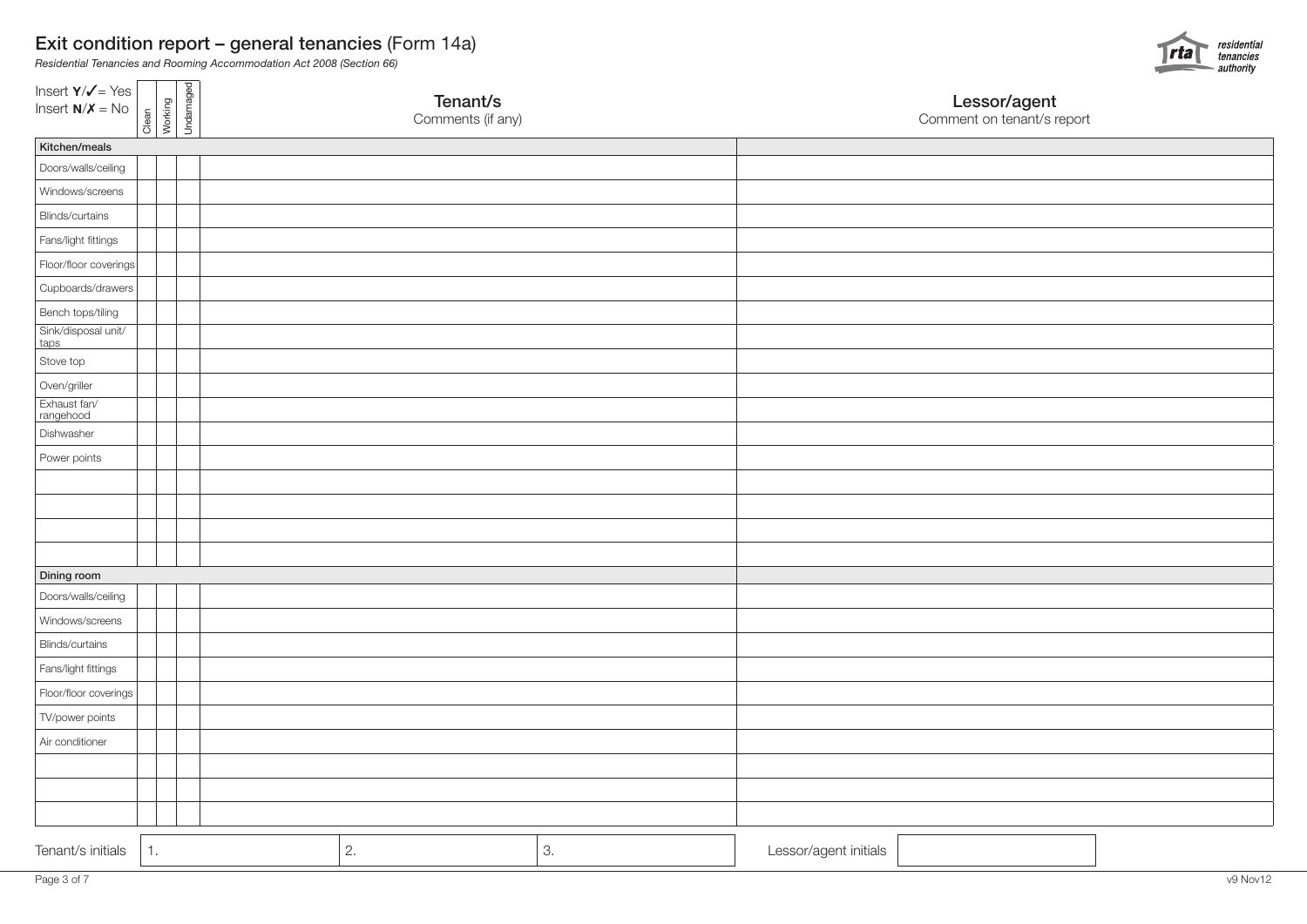

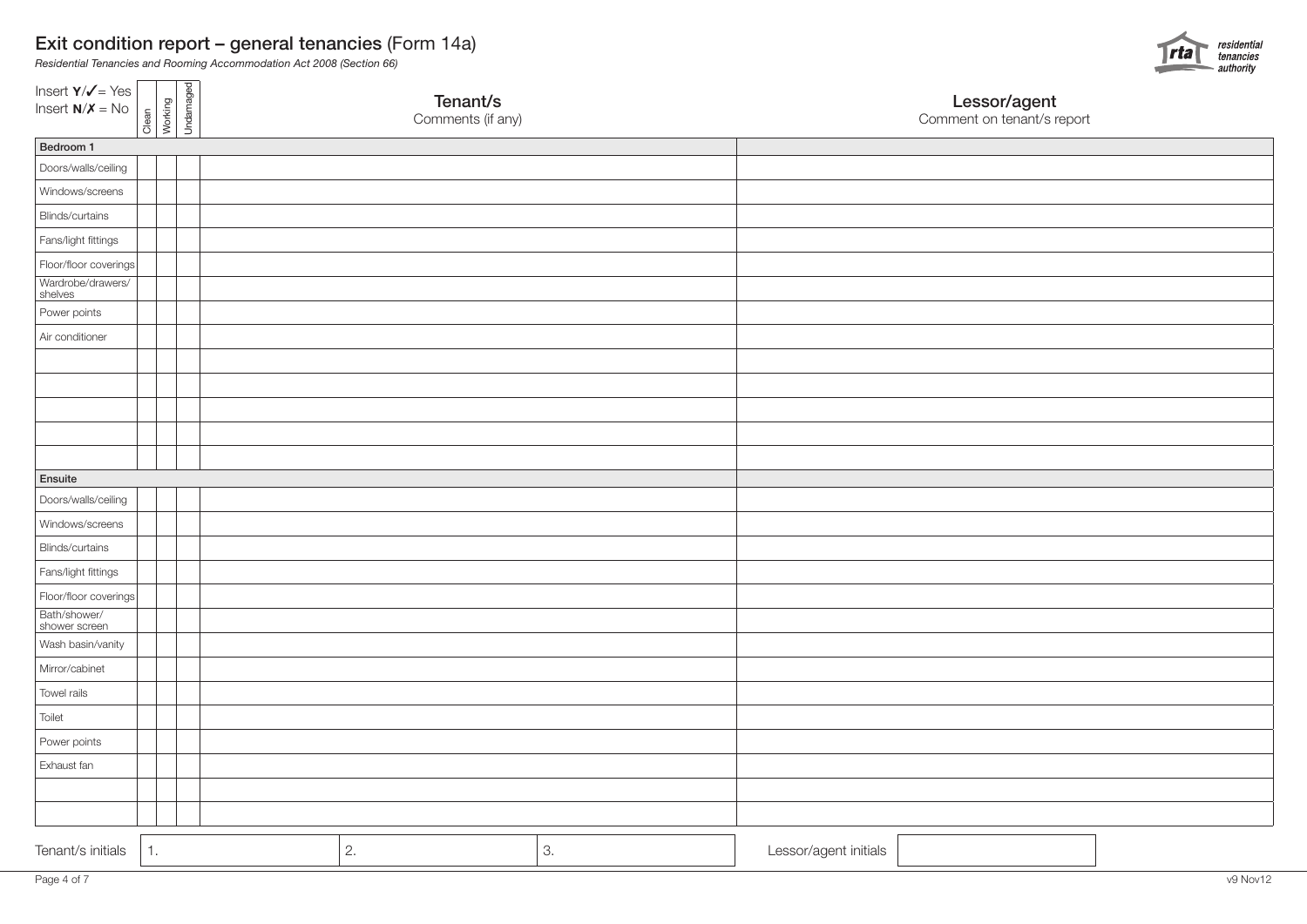

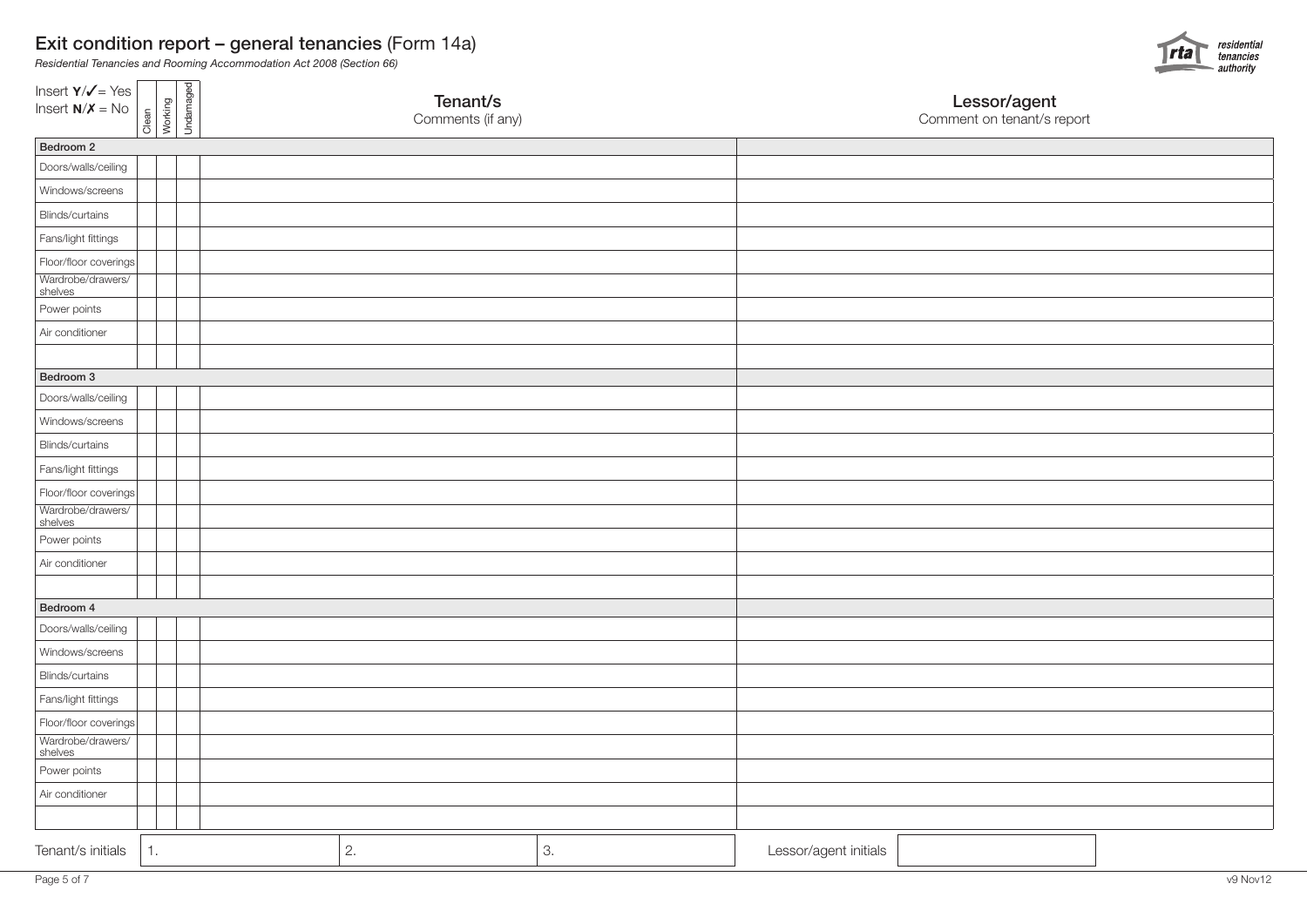*Residential Tenancies and Rooming Accommodation Act 2008 (Section 66)*



dryer

Bath Shower/

Toilet

Toilet

**Cistern**